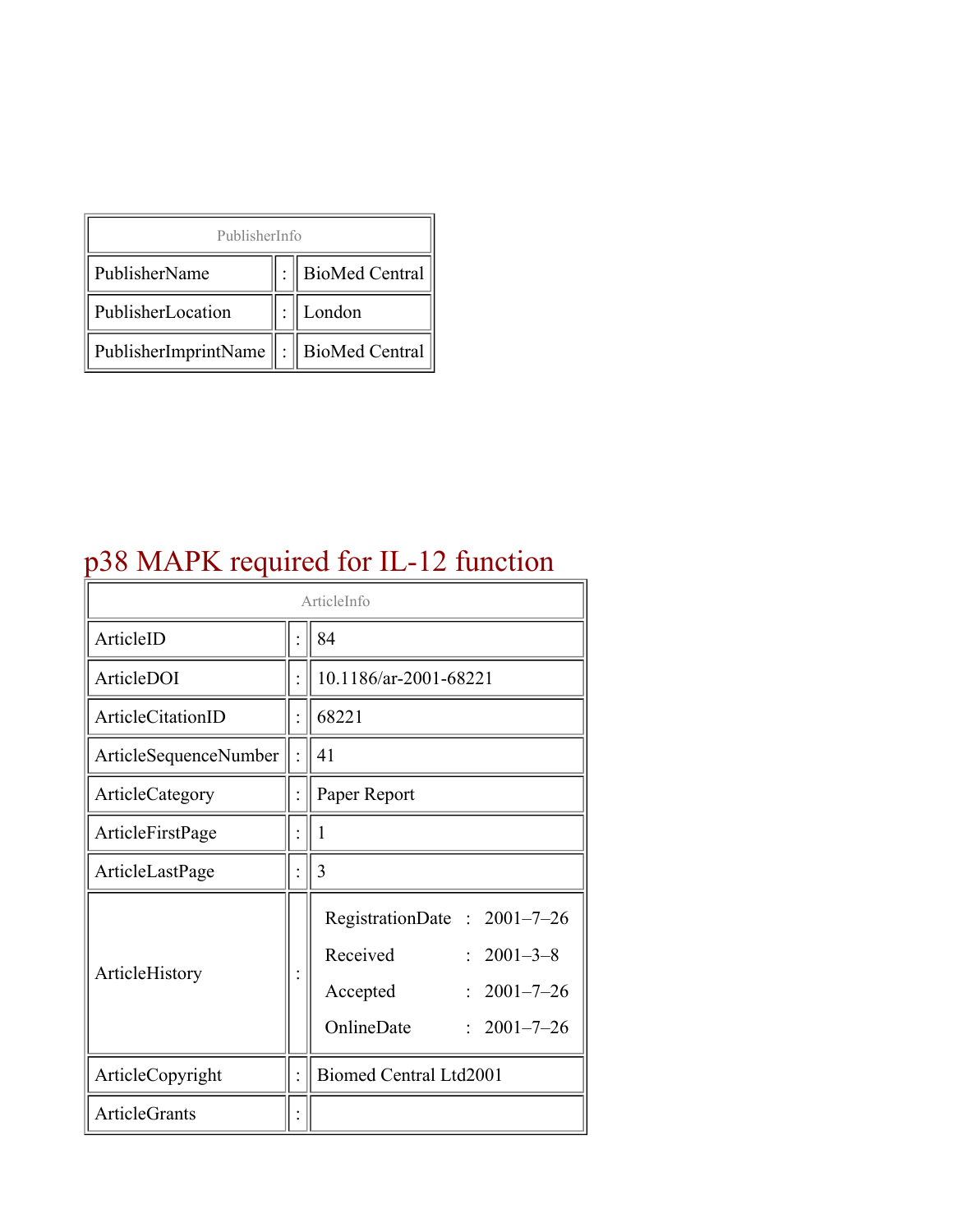ArticleContext : 130753311

#### Athanasios Mavropoulos, Aff1

Aff1 The Kennedy Institute of Rheumatology, London, UK

### Keywords

IL-12, MAPK, T cells, Th differentiation

# Context

The differentiation of T cells into T helper (Th) effector cells is an essential component of adaptive immune responses, but is of particular relevance for understanding the pathogenesis of autoimmunity and chronic inflammatory diseases. As interleukin (IL)-12 has been shown to promote the differentiation of Th1 cells, this study set out to explore signalling pathways downstream of IL-12 receptor engagement that are required for interferon (IFN)-? production by activated T cells. The binding of IL-12 to its receptor has been shown to activate JAK kinases, resulting in the recruitment of Stat4; this study, however, investigated the role of mitogen-activation protein kinase (MAPK) activity in IL-12 signalling during Th1 cell differentiation.

# Significant findings

The activation of MKK3/6 and p38, but not of ERK or JNK MAPK, is required for the induction of IFN-g mRNA and protein production following IL-12 stimulation of activated T cells and Th1 cells. Although Stat4 is critical for IFN-? production by T cells, the study demonstrates that the p38 pathway is activated independently of this particular transcription factor. *In vitro* kinase assays, using ATF-2 as substrate, as well as the p38 inhibitor SB203580 were used to support the data, although in some experiments high concentrations (10 mM) were used.

# **Comments**